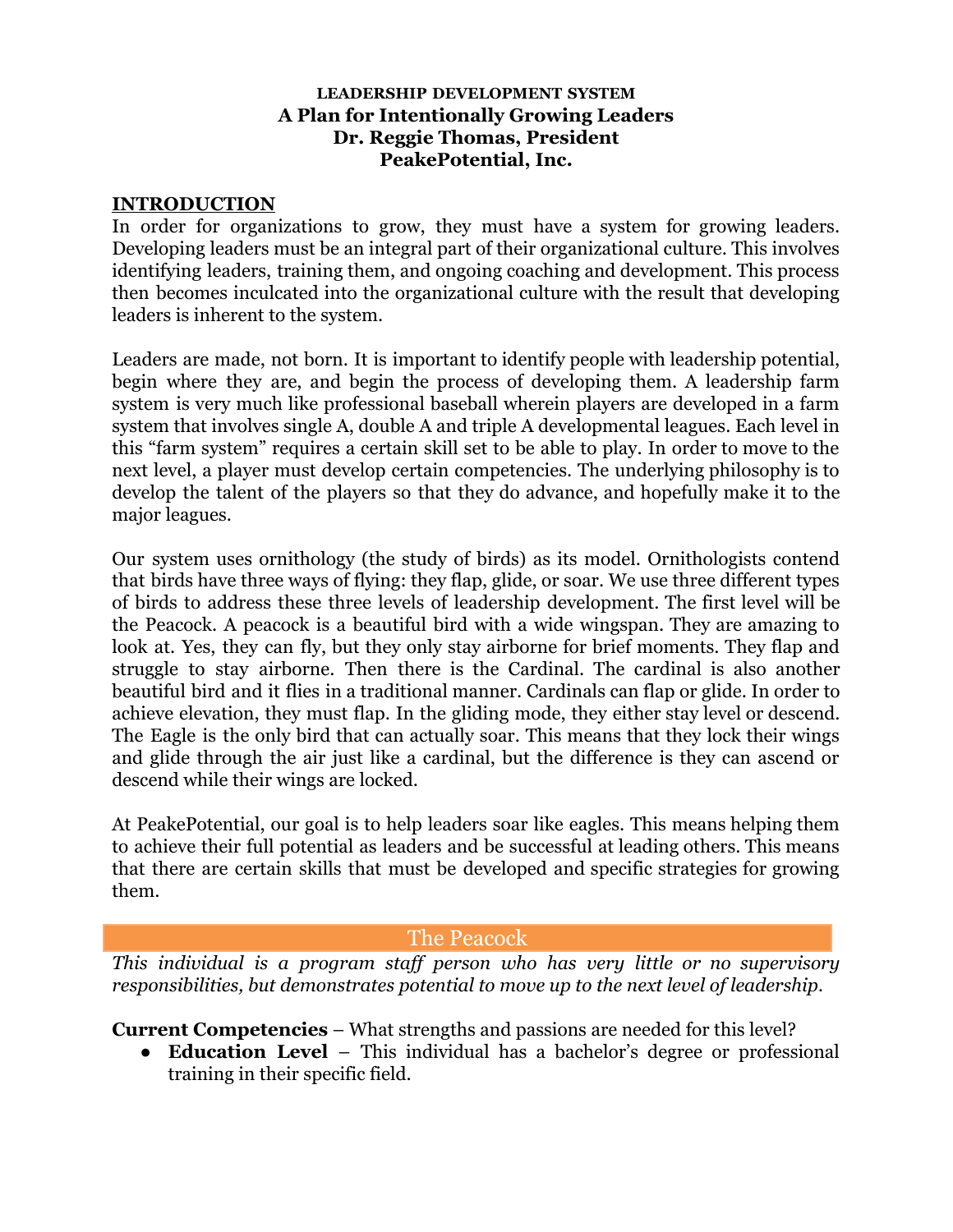- **Work Experience** This individual has 1-5 years of work experience, with some experience in coordinating projects, initiatives, and programs in which they have demonstrated a level of mastery and excellence.
- **Leadership Capacity** This individual should have leadership capacity as evidenced by competencies in the following areas: good people skills, basic business and operational knowledge in the organization, ability to collaborate with a team, be an avid and self-directed learner, and be a creative thinker.

**Training Needs** – What are the growth areas of this leader?

- **Assessment Tools** EQ Inventory, The DiSC Assessment;
- **Skill Development** Specific items will be determined that the potential leader should work on in order to move to the next level. Attention will be given to the areas outlined above under "Leadership Strengths".
- **Self-Evaluation** the potential leader will be required to engage in a self-evaluation process. This will be used to determine his/her ability to reflect and to measure the degree of self-awareness.
- **360° Degree Feedback** A tool will be used to gather feedback on the potential leader. This information will be compared to the self-evaluation and coaching observations and insights.

**Training Methods** – What content, modes, and strategies will get this leader to the next level?

- **Leadership Coaching** The coaching approach will be based on Blooms Taxonomy, which will address the coachee's needs in the following areas: 1) Knowledge – what do I need to learn, 2) Psycho-Motor – what skills do I need to work on, and 3) Affective – what personhood issues are keeping me from reaching my potential as a leader?
- **Apprenticeship** Someone in the organization will mentor this individual in order to model leadership. This potential leader, who is a "Peacock", will be mentored by a "Cardinal", the next level in this system.
- **Preceptorial Cohorts** This individual will participate in a learning cohort with other Peacocks. This strategy will compliment the coaching component. Cohorts will read the *"The Leadership Challenge"* by Kouzes and Posner, and participate in discussion groups to process the information in the book.

**Minimum Competency Level** – What growth is needed to move to the next level? What skills must be developed?

- Demonstrates capacity to influence others in the organization
- Above average EQ and relational skills
- Organized
- Self awareness of professional and personal liabilities
- Self-directed Learner
- Some proficiency in communication

**Evaluation** – How will the leader be evaluated?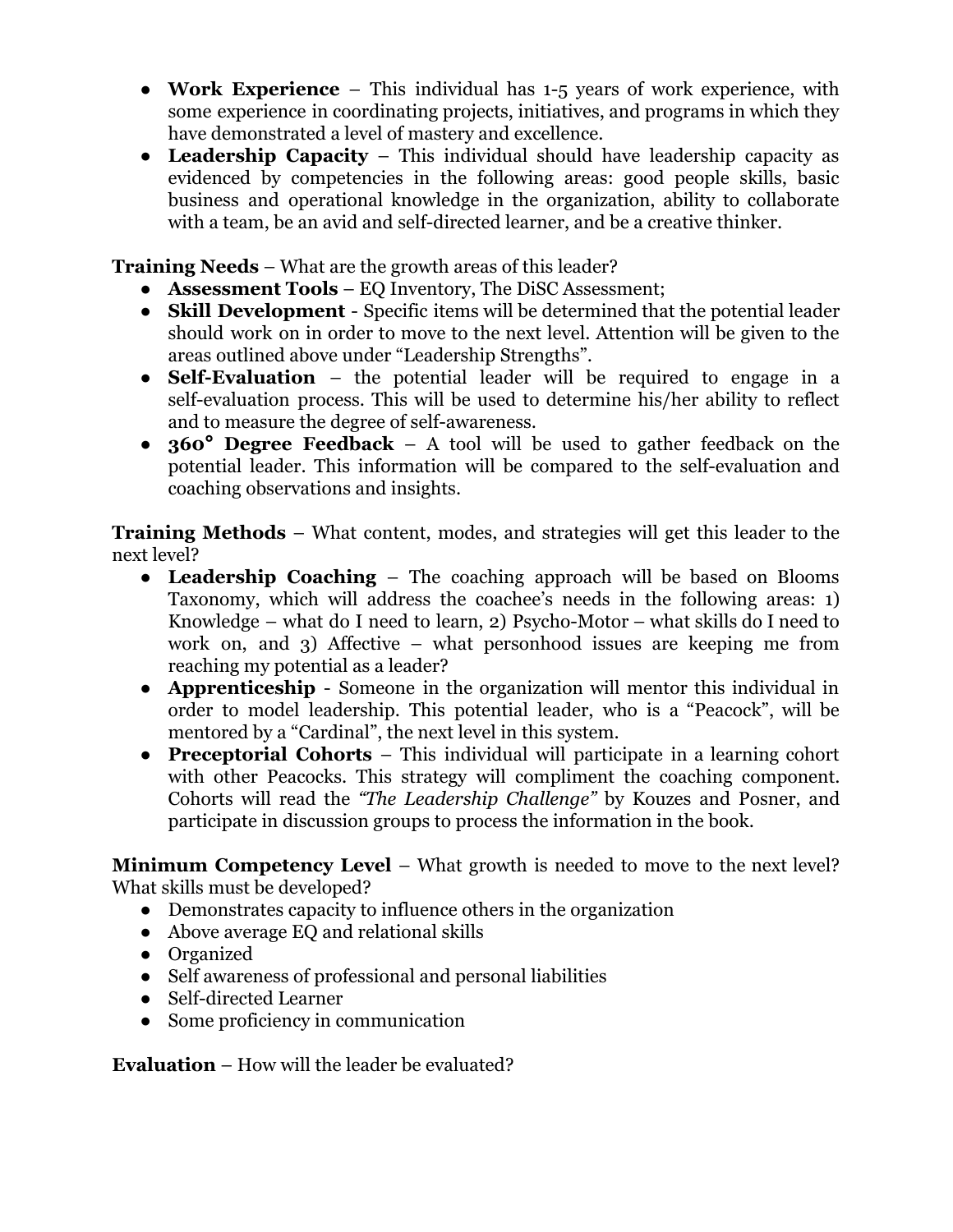- **360° Degree Feedback** This feedback would come from the individual's supervisor, colleagues who work at his/her level, the leadership coach and supervisees if he/she has that responsibility.
- **Report** The coach will write a Coaching Report detailing the growth and progress of the individual.
- **Professional Growth Plan** The potential leader will draft a Professional Growth Plan that will affirm their strengths and address their liabilities. This plan will focus on needs, goals, action items, milestones, and growth results.

# The Cardinal

*This individual is a mid-level manager who has aspirations and/or potential to become a higher-level executive.*

### **Current Competencies**

- **Education Level** This leader will have at least a bachelor's degree, and preferably a post-graduate (master's degree) in his/her field.
- **Work Experience** This leader will have at least 3-5 years experience as a mid-level manager.
- **Leadership Strengths** This person should have competencies in the following areas: exceptional relational and emotional intelligence skills, ability to shape norms and culture, ability to build and manage a cohesive team, ability to supervise staff, organizational skills, ability to manage multiple projects, collaborative leadership, and ability to shape team values.

### **Training Needs**

- **Assessment Tools** EQ Inventory, The DiSC Assessment;
- **Skill Development** Specific items will be determined that the leader needs to work on in order to move to the next level of leadership. Focused attention will be give to the items mentioned above under Leadership Strengths.
- **Leader's Self Evaluation** The leader will write a self-evaluation of how he/she sees himself/herself as a leader. This will be used to measure the individual's ability to do self-reflection and measure the level of self-awareness, especially in growth areas.
- **360° Degree Feedback** The 360° will be used to measure how the individual is perceived as a leader from the people he/she supervises, who work at the same level and people who work above. The data collected will be compared to the leader's self-evaluation and coaching notes/observations.

# **Training Methods**

**● Leadership Coaching** – In Bloom's Taxonomy model, attention will continue to be given on all three components of cognitive, affective, and psychomotor domains. At this Cardinal level, special focus will be on the psychomotor (skill development). In order to move from a Cardinal to an Eagle, a person must learn to move from just being a manager to being a leader. There are overlapping skills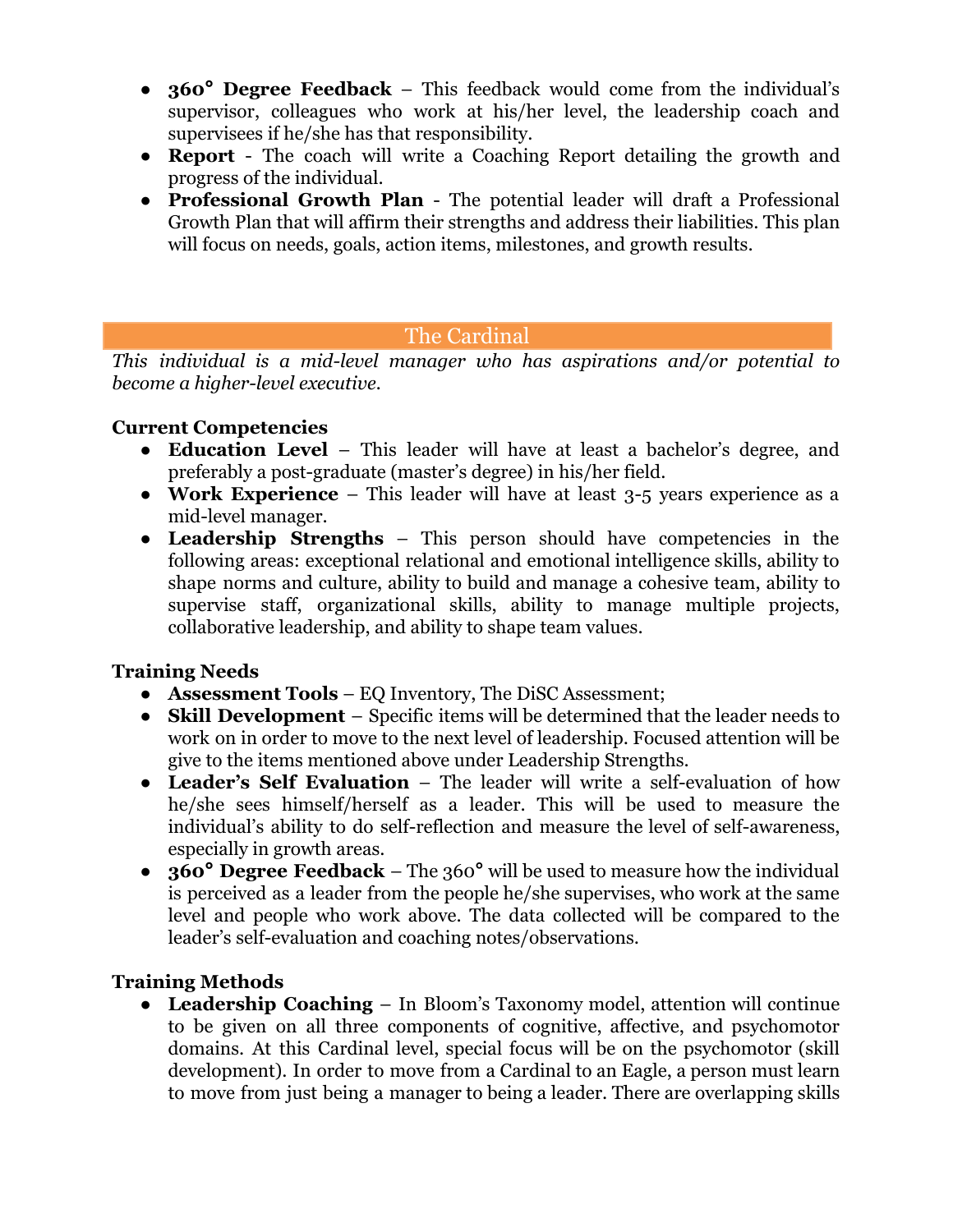that are crucial to both management and leadership, but there are specialized skills that must be learned in order to move to the executive level.

- **Off-site Training Conferences** A couple of conferences entailing anything from one to three days should be a component of this developmental level. The selection of the conferences should be specific to the leader's growth needs. After completing the coaching process, and writing a "Professional Growth Plan", specific conferences should be targeted, budgeted, and scheduled that will assist the leader with his/her leadership growth.
- **● Preceptorial Cohorts** The Cardinal level will participate in learning groups. A high-level leadership book will be selected (TBD) that will be read by individuals and processed in the learning groups.
- **● Apprenticeship** An "Eagle" will mentor this leader. This will involve walking alongside a seasoned executive to observe and learn how to function at a higher level of leadership. This approach will not only involve observation, but will employ the kinesthetic approach to learning. There will be times when the Eagle will function with the Cardinal (learning by doing, with guidance). There will be times later in the mentoring process when the Cardinal will function with the Eagle observing. After the leadership function is complete, the Eagle will give the Cardinal feedback.

### **Minimum Competency Level**

- 3-5 years experience in management
- Solid EQ/Relational Skills
- Above averaged administration skills
- Ability to develop, communicate and execute vision
- Ability to build a team
- Ability to navigate and manage conflict
- Ability to plan

### **Evaluation**

- **360° Degree Feedback** This feedback will come from employees in the organization who work below, alongside, and above the individual.
- **Coaching Report** The coach will write a report that details growth, progress, and areas yet to be worked on.
- **Professional Growth Plan** The Cardinal will write a Professional Growth Plan outlining needs, goals, action items, milestones and growth results. The plan will also affirm strengths and address liabilities.

# The Eagle

*This is a high level of leadership that involves having organizational oversight in an executive position.*

# **Current Competencies**

● **Educational Level** – This person must have a minimum of a bachelor's degree, and preferable a post-graduate degree. In addition to formal training, this person must be a life-long learner and has engaged in learning activities in order to stay sharp.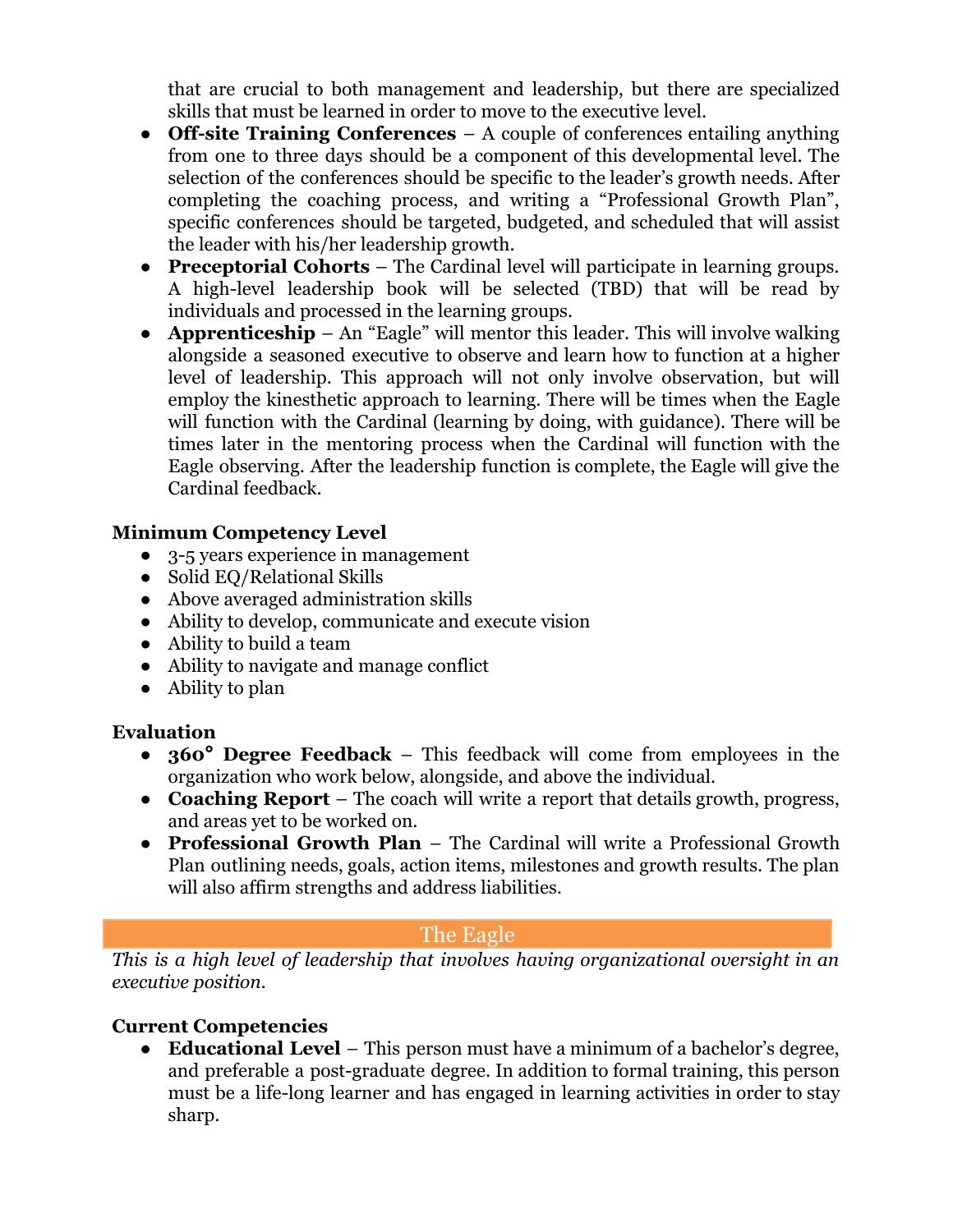- **Work Experience** This person should have at least 5-7 years experience serving in an executive leadership position. In addition to his/her current experience, this is a person who has worked through the ranks, even if that experience comes from other companies. This person understands the roles of employee and mid-level management because he/she has served in those positions as well.
- **Leadership Strengths** This person is a high level leader and should demonstrate competencies in efficient & effective management, conflict management skills, administrative skills, high relational/emotional intelligent skills, strategic thinking & planning skills, shaping/defining organizational culture, establishing organizational norms and values, team building, and guiding vision. What makes the Eagle level high level is this is a person who does not drown in the minutiae. This is a person who makes sure that the details get done, but this person focuses on the 30,000 feet view. This person is a visionary, and must be competent in accessing the direction of the organization, developing vision, casting vision, and implementing vision strategy.

### **Training Needs**

- **Assessment Tools** Kraybill Conflict Inventory, EQ Inventory. There are many conflict styles inventories available. The Kraybill provides both a calm score and a storm score. The calm style is how a leader responds to the initial outset of conflict. The storm score is how the leader responds to ongoing conflict. The EQ inventory is crucial because the leader must have self-awareness, self-management, social awareness and relationship management.
- **Personality Inventories** A battery of personality inventories such as the DiSC Assessment, the Meyers-Briggs, and others will grow the leader's level of self-awareness. The results of these and other inventories will give the leader a snapshot of his/her personality, identifying preferences, and how they respond to life.
- **Leader's Self Evaluation** This leader will engage in a self-evaluation to address self-awareness level and issues.
- **360° Degree Feedback** Often leaders at this level do not get proper feedback. Most higher-level leadership positions are "lonely". Sometimes leaders isolate themselves. This process will afford the leader an opportunity to receive adequate feedback about leadership behaviors.
- **Skills Assessment** Items will be selected from the *Leadership Skills Checklist* to determine areas that the executive needs to work on.

### **Training Methods**

- **Professional Executive Coaching** At this level, it is crucial to secure the ongoing services of a trained professional executive coach to help this high-level leader navigate through the complex issues of leading an organization.
- **Off-site Professional Development Conferences** Executive leaders are busy, and often do not take the time to engage in professional and leadership development. The "Professional Development Plan" should call for this leader to attend at least two conferences annually.